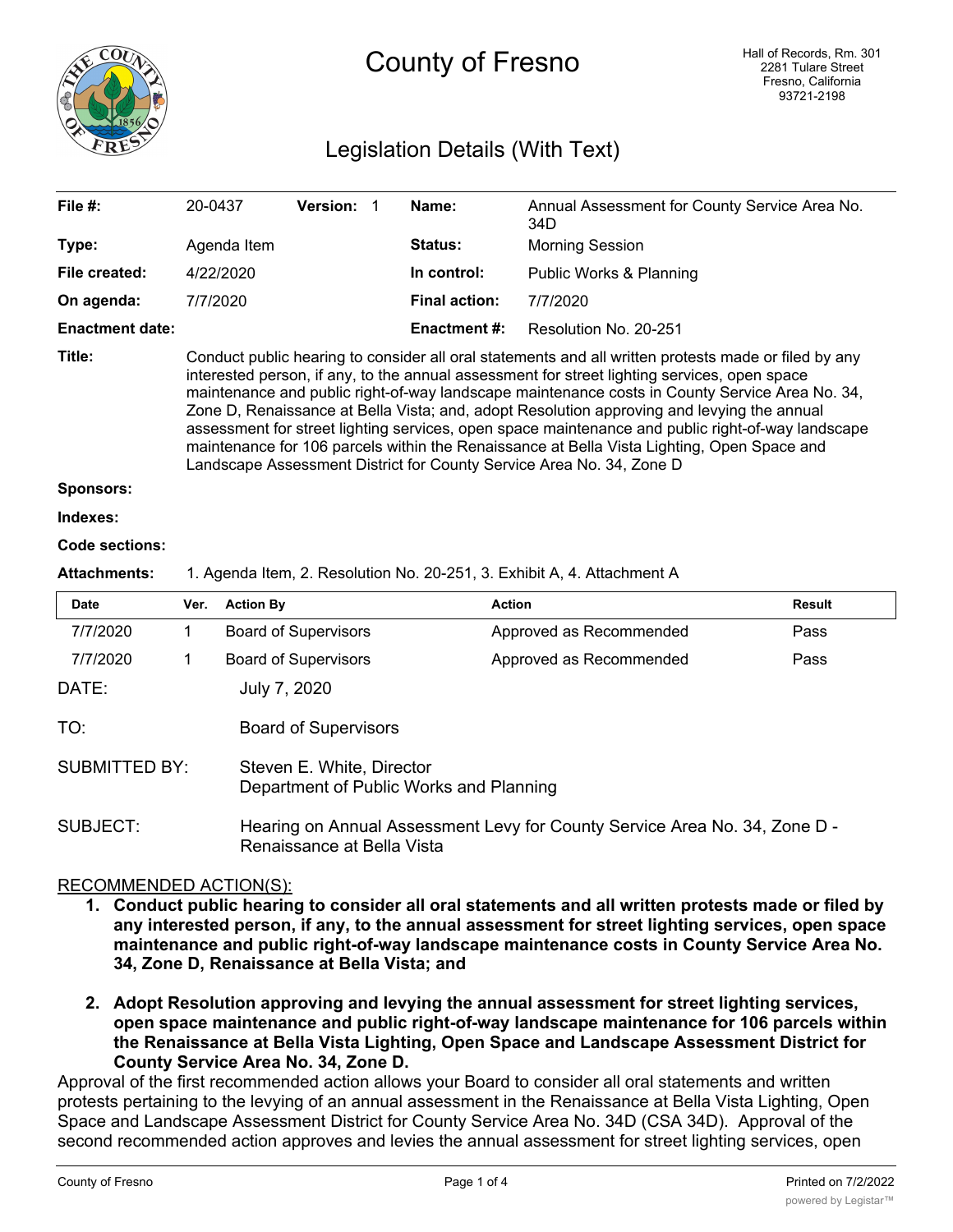space maintenance and public right-of-way landscape maintenance for CSA 34D. This item pertains to a location in District 5.

# ALTERNATIVE ACTION(S):

During the course of or upon the conclusion of the hearing, your Board may order changes to the 2020 annual Engineer's Report, provided none of those changes increase any applicable rate used to calculate the assessment, or revises the methodology by which the assessment is calculated, or result in an assessment being levied on any person or parcel that exceeds what was approved in the Proposition 218 proceeding in 2017.

Your Board may also approve or disapprove the annual assessment based on your Board's independent discretion or continue the hearing from time to time, provided that no continuance shall be made to a date after August 10, 2020, without the prior consent of the County Auditor-Controller/Treasurer-Tax Collector.

The adoption of the resolution constitutes the levy of an annual assessment for FY 2020-21.

### FISCAL IMPACT:

There is no Net County Cost associated with the recommended actions. All operation, maintenance, and Department staff costs are paid by the benefitted properties within CSA 34D from property assessments.

### DISCUSSION:

CSA 34D was formed on December 5, 2017. The District was created for Tract No. 4968, Renaissance at Bella Vista, as shown on Exhibit A. The zone consists of approximately 59.42 acres and is located in the Millerton Specific Plan area on the south side of Millerton Road, west of the intersection of Millerton Road and Winchell Cove Road. Services provided to the 106 parcels in CSA 34D levied under the Landscape and Lighting Act of 1972 include administration of the following: street lighting services, open space maintenance and public right-of-way landscape maintenance.

On December 5, 2017, after a Proposition 218 proceeding in which CSA 34D property owners received an opportunity to protest. The Board approved an assessment (that is, per parcel) as for six years (detailed on Attachment A).

In a Proposition 218 proceeding in 2017, CSA 34D property owners approved a formula providing that the assessment may be adjusted for any or all six budget years after FY 2017-18 to provide for building reserves and addressing inflation to an amount not exceeding the applicable annual CPI of 1.0126. After the end of the seventh year (FY 2023-24), the yearly assessment per parcel, adopted by your Board and approved by CSA 34D property owners, will remain at the same amount unless CSA 34D property owners approve an increased assessment through another Proposition 218 ballot process. The 106 parcels receiving street lighting services, public right-of-way landscape maintenance and open space maintenance, will pay 100% of the costs associated with the service.

### Annual Engineer's Report:

As part of its June 9, 2020, resolution initiating this proceeding, the Board appointed and designated Steven E. White, P.E., Director of the Department of Public Works and Planning, as the Assessment Engineer, and directed him to prepare an Engineer's Report, to be filed with the Board under Article XIII D, Section 4, of the California Constitution, and in compliance with the Landscaping and Lighting Act of 1972.

The Engineer's Report was filed with the Clerk of the Board on June 9, 2020, and the Board accepted that report as part of its adopted resolution of intention on the same date.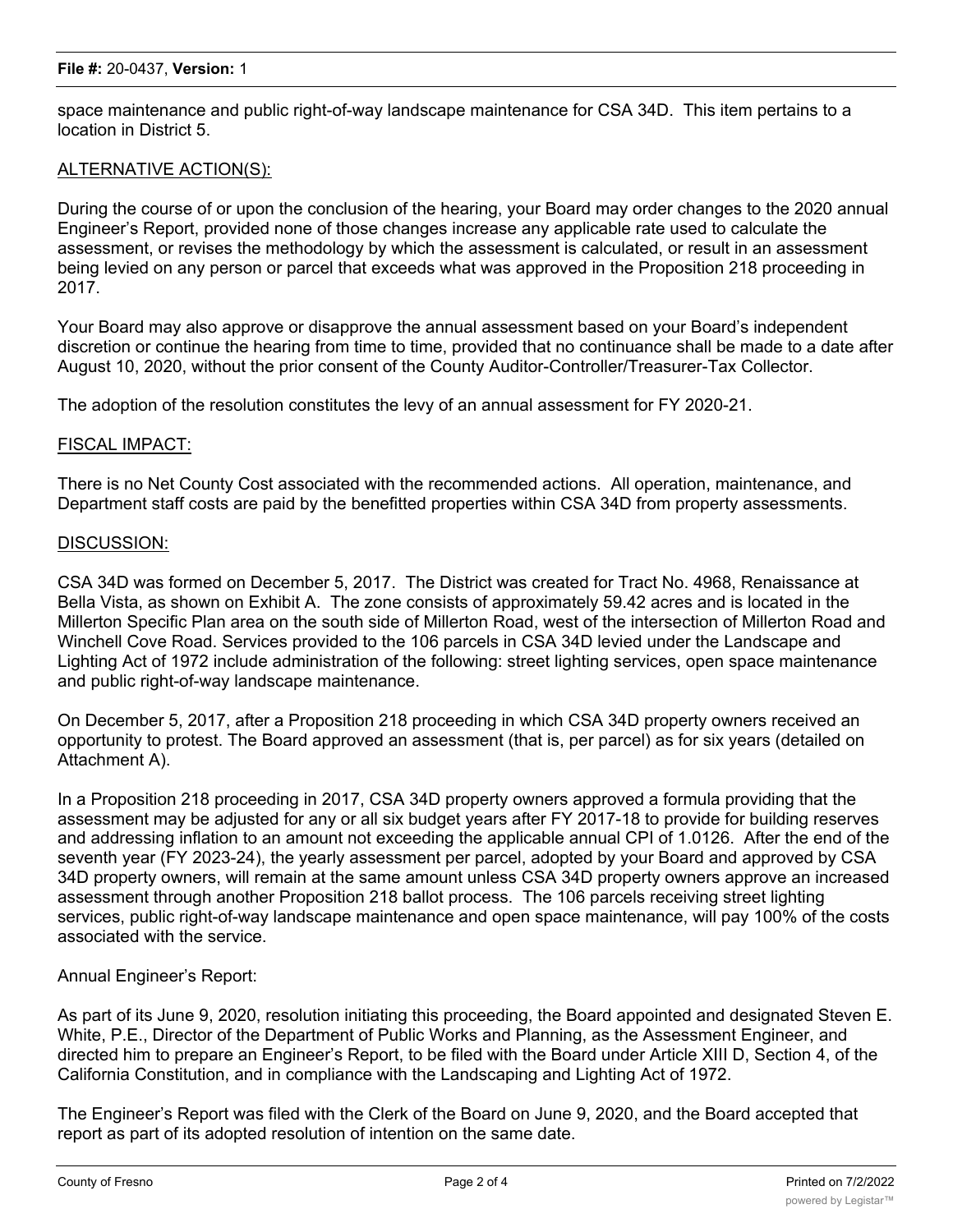## Annual Assessment

As described in the Engineer's Report, the annual assessments are for:

### Street Lighting Services

Street lighting, including the payment of PG&E usage charges and payment of all administrative costs associated therewith, to provide year-round street safety lighting along all of the CSA 34D streets and to maintain the visual presentation of those streets in a ready-to-serve status for the benefit of all CSA 34D parcels, including operating reserves;

#### Open Space Maintenance

All work and expenses associated with the monitoring of the restored riparian habitat and maintenance of the recreational trails and open space along the White Fox Creek Parkway corridor, which includes Outlots A and B of Tract 4968, as required by the open space impact mitigation requirements set forth in the conditions of development approval for Tract 4968;

#### Public Right-of-Way Landscape Maintenance

All work and expenses associated with the maintenance of the 0.76 acres of public-right-of-way and common area landscaping, required by the Millerton Specific Plan and the Conditions of Approval for the development of Tract 4968, to enhance the visual presentation of the community for the benefit of all of the CSA 34D parcels, including twice-monthly service that includes weed and trash removal, plant care and irrigation system maintenance, and weed and trash removal on two outlots designated for the protection of cultural resources, and including operating reserves;

#### **Administration**

County administration costs (including labor, legal, and annual audits).

The report includes street lighting services, open space maintenance and public right-of-way landscape maintenance and all the administrative costs to administer these services for CSA 34D.

Attachment A shows the maximum assessment approved by the property owners for each of the 106 singlefamily residence parcels in CSA 34D over the first six years after the 2017 Proposition 218 proceeding. For FY 2019-20, the assessment for each of the 106 single-family residence parcels in CSA 34D is \$120.41. That amount and equal proportionality for all parcels is based on each parcel receiving an equal special benefit from street lighting services, open space maintenance and public right-of-way landscape maintenance. The projected assessment for each of the 106 developed single-family residence parcels in CSA 34D may be increased by no more than 1.0216% over the previous year to build reserves to comply with the Board's 50% cash reserve requirement.

### Annual Assessment Process:

This is not a Proposition 218 proceeding. Assessments governed by the Landscaping and Lighting Act of 1972 must be levied annually. Because the assessment described in this report does not exceed the amount approved by the CSA 34D property owners in a Proposition 218 proceeding in 2017, it is not "increased" for purposes of Proposition 218. That means the special notice, protest, and hearing requirements of Proposition 218, including the provision of printed protest ballots, is not applicable here.

At the public hearing, your Board must consider all oral statements and all written protests made or filed by any interested person. Any interested person may, prior to the conclusion of the hearing, file a written protest with the Clerk, or having previously filed a protest, may file a written withdrawal of that protest. A written protest shall state the name of the property owner or authorized representative, all grounds of objection and the Assessor's Parcel Number of the property in CSA 34D.